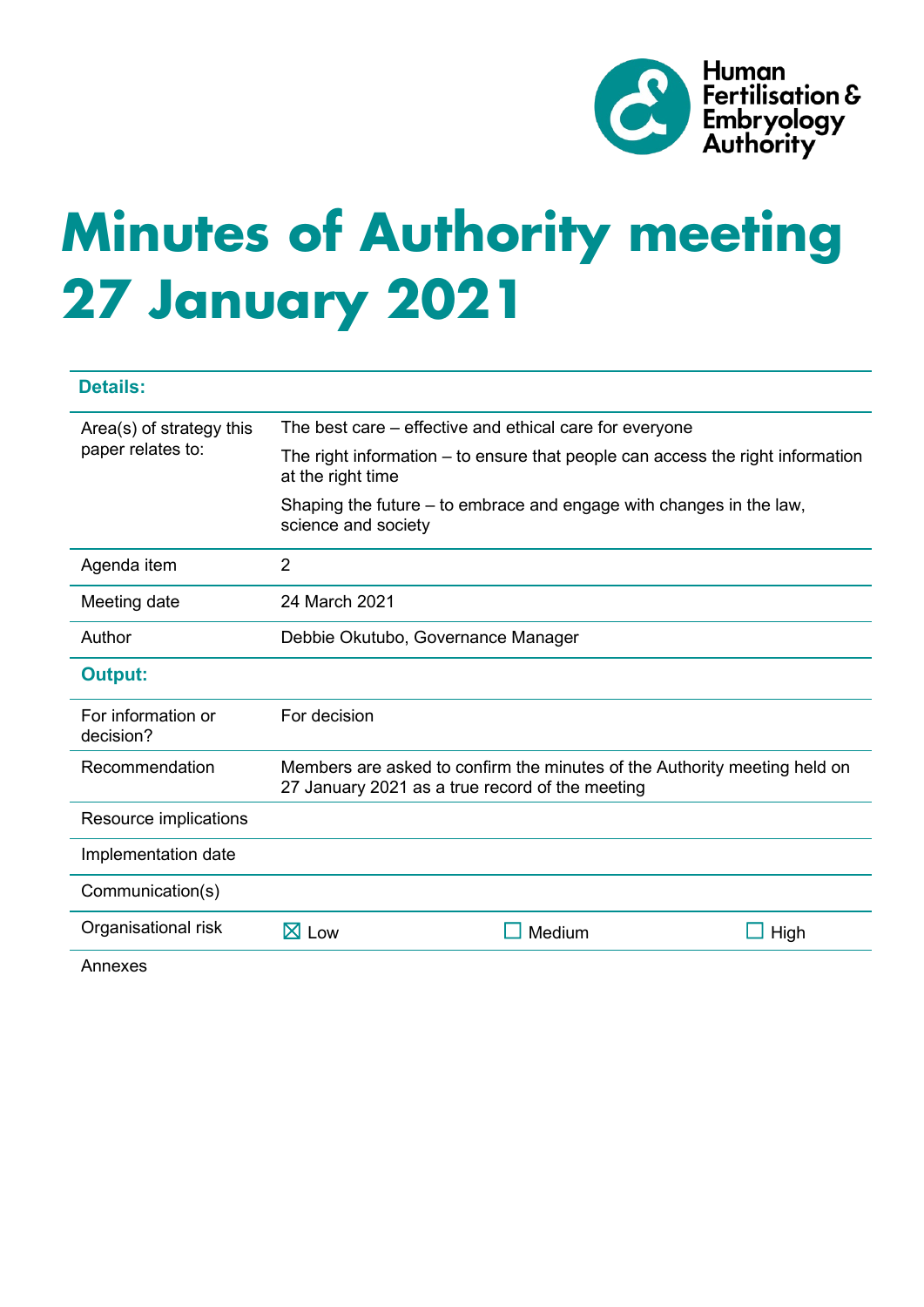# **Minutes of the Authority meeting on 27 January 2021 held via teleconference**

| Members present     | Sally Cheshire<br>Margaret Gilmore<br>Anita Bharucha<br>Anne Lampe<br>Jason Kasraje<br>Catharine Seddon    | Jonathan Herring<br>Gudrun Moore<br><b>Ruth Wilde</b><br>Yacoub Khalaf<br><b>Ermal Kirby</b><br>Kate Brian<br>Tim Child |
|---------------------|------------------------------------------------------------------------------------------------------------|-------------------------------------------------------------------------------------------------------------------------|
| Apologies           | Emma Cave                                                                                                  |                                                                                                                         |
| <b>Observers</b>    | Alison Marsden<br>Marina Pappa (Department of Health and Social Care - DHSC)                               |                                                                                                                         |
| Staff in attendance | Peter Thompson<br>Clare Ettinghausen<br><b>Richard Sydee</b><br><b>Rachel Cutting</b><br>Catherine Drennan | Paula Robinson<br>Debbie Okutubo<br>Nora Cooke-O'Dowd<br>Dan Howard                                                     |

#### **Members**

There were 13 members at the meeting – eight lay and five professional members.

## **1. Welcome and declarations of interest**

- **1.1.** The Chair opened the meeting by wishing everyone a happy new year and welcoming Authority members, observers and staff present online. She welcomed the new Authority members Jason Kasraie, Tim Child, Catharine Seddon and Alison Marsden and informed all present that Alison's appointment starts on 1 April 2021 but she would be observing the meeting today.
- **1.2.** The Chair stated that the meeting was audio recorded in line with previous meetings and the recording would be made available on our website to allow members of the public who were not able to listen in during our deliberations to hear it afterwards.
- **1.3.** Declarations of interest were made by:
	- Yacoub Khalaf (clinician at a licensed clinic)
	- Tim Child (PR at a licensed clinic)
	- Ruth Wilde (counsellor at licensed clinics)
	- Kate Brian (working at Fertility Network UK)
	- Jason Kasraie (PR at a licensed clinic).

## **2. Minutes of the last meeting**

**2.1.** Members agreed that the minutes of the meeting held on 11 November 2020 were an accurate record of the meeting and could be signed by the Chair.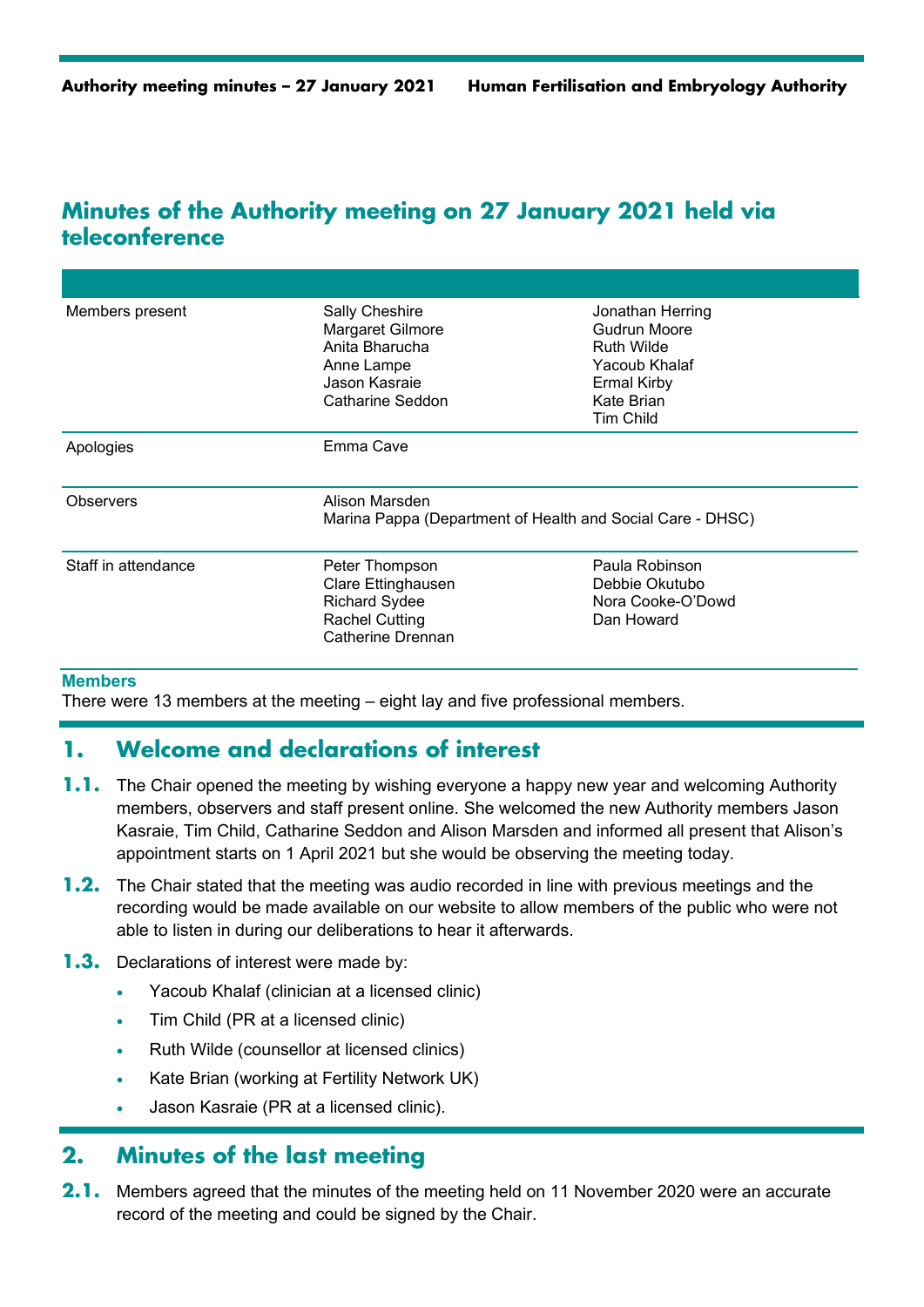# **3. Chair's report**

- **3.1.** On 18 December, the Chair met online with Lord Bethell; the Chief Executive (CE) and the Director of Strategy and Corporate Affairs were also present. The discussion focused on our plans to celebrate the 30th anniversary of the HFEA in 2021.
- **3.2.** The Chair commented that the HFEA was one of the longest serving public bodies in the health sector, supporting patients over the last 30 years. The impact of Covid-19 on clinics and patients could not be underestimated, and as a regulatory body we will continue to support clinics and see that our inspection regime and the way we ensure safety for patients is carried out in an effective and efficient way.

## **Decision**

**3.3.** Members noted the Chair's report.

# **4. Chief Executive's report**

- **4.1.** The Chief Executive (CE) reported back on some of the engagements he had with the sector. He explained that due to the Covid-19 restrictions, the 2021 joint professional societies' fertility conference was held online and he was part of a wider panel discussion reflecting on the impact of Covid-19 on the sector.
- **4.2.** The CE updated the Authority on the impact of Covid-19 on the organisation. Staff had been working at home since March 2020 and staff, systems and IT were all working well. The organisation continues to support staff who find it difficult to work from home. The CE commented that the added impact of this third lockdown was now having a negative effect on some staff who had coped well during the first lockdown.
- **4.3.** It was noted that some staff were eligible for key worker status which has helped some who have children of school age. Covid-19 continues to impact on the welfare of staff and we continue to look at ways to support wellbeing.
- **4.4.** The CE informed the Authority that with the agreement of the sector we will be delaying the launch of PRISM, our new information submission system for clinics, as it was felt that launching an IT system in the middle of a pandemic would not be beneficial to clinics who would have other priorities. It was noted that this item was on the agenda for this meeting and will be discussed further then.
- **4.5.** The EU exit transition period ended on 31 December 2020. We issued all relevant changes to clinics including new general directions in advance of this date. We also passed on all communications from the Department of Health and Social Care (DHSC) to licensed clinics.
- **4.6.** It is too early to determine the full impact of EU exit on clinics but we are monitoring the situation and we communicate regularly with the DHSC. There are some issues relating to VAT on imported sperm that have been brought to our attention and we have raised this with the DHSC who are liaising with the HMRC. As soon as we get any definitive answers we will pass them to clinics. We are at the beginning of this new process and will keep Authority members abreast of developments.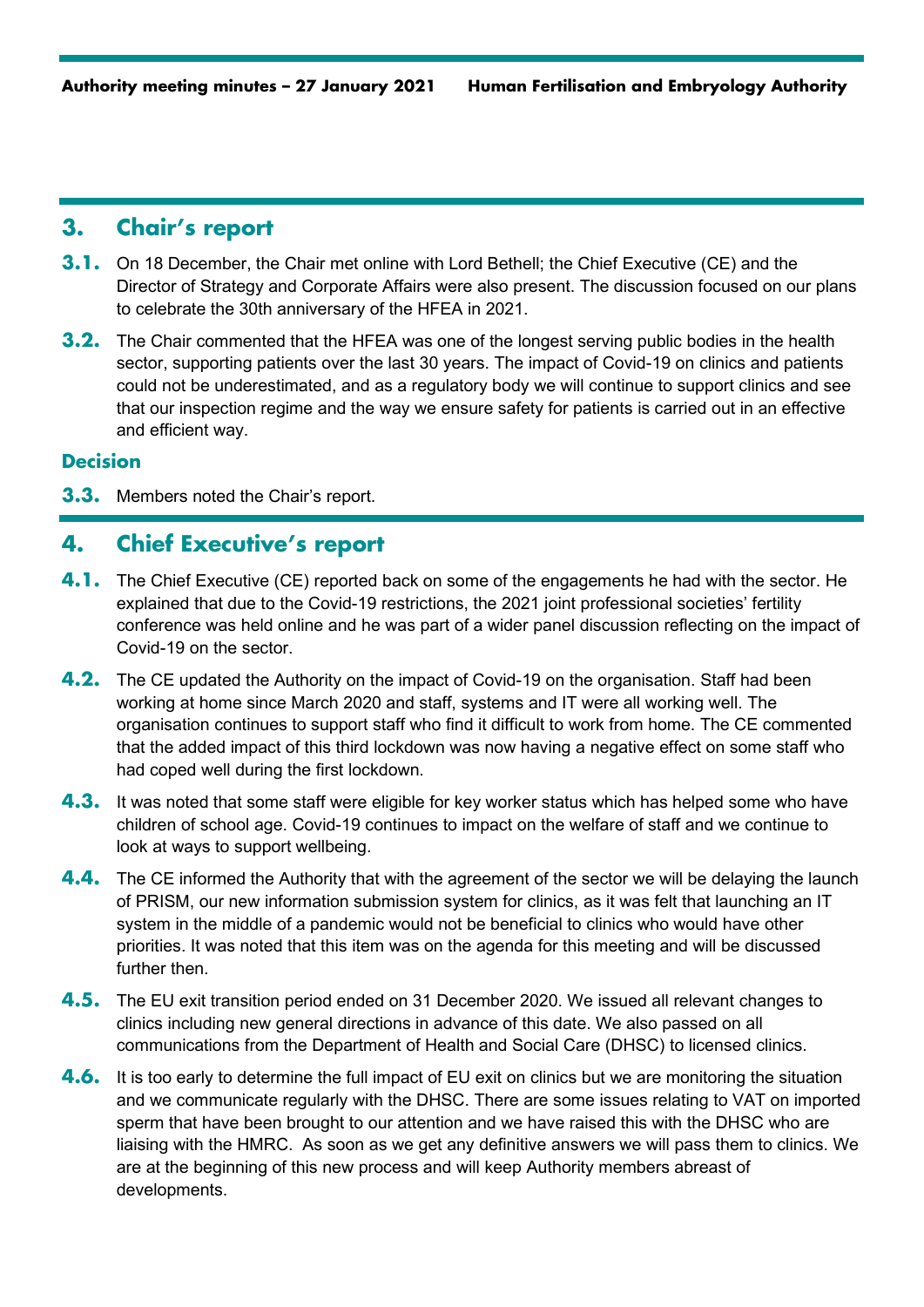**4.7.** Lastly, the CE updated on the appointment of a new Chair. He commented that the process was run by the DHSC and members would be kept informed of the outcome. The CE stated that we do not expect to be without a Chair at any point in time and DHSC will put in place any interim arrangements if needed.

#### **Decision**

**4.8.** Members noted the CE's report.

## **5. Performance report**

**5.1.** The CE introduced the performance report covering the period up to November 2020. It was noted that performance was generally good and that there were no red indicators. Despite the pressures from the impact of Covid-19 on staff, turnover was at manageable levels and the sickness absence rate was also very low. Some staff had contracted Covid-19 and all but one recovered fairly quickly.

#### Strategy and Corporate Affairs

- **5.2.** The Director of Strategy and Corporate Affairs gave a brief overview on ongoing work in the directorate.
- **5.3.** We are looking forward to marking the 30<sup>th</sup> anniversary of the HFEA and looking to the future of us as a regulator and the fertility sector. Lord Bethell had said in the meeting in December that he was supportive of us looking into possible legislative change in the years ahead.
- **5.4.** The Competition and Markets Authority guidance in relation to the fertility sector is in the final days of their public consultation. They have consulted widely with professionals, patient groups and individuals and we look forward to the launch of their final guidance later in the year.
- **5.5.** The Advertising Standards Authority (ASA) would also be issuing guidance to ensure clinics are aware of their obligations under the ASA Code.
- **5.6.** Members will be aware that we publish an annual report, Fertility Trends, which is our annual statistical report on our register data. In March 2021, we will publish a supplementary report looking at our register data relating to black and minority ethnic patients.
- **5.7.** We are working on some small updates to the Code of Practice to incorporate, for example, any legislative changes and further guidance, for example, on medicines management, where there have been high levels of non-compliance in recent years. The draft text for the Code of Practice would be brought back to the Authority later in the year.
- **5.8.** We are making further progress on our work on treatment add-ons following the discussions at the Authority meeting in November 2020, for example on changing the website text in response to patient feedback and adding text on holistic therapies. There will be an update on this at the March Authority meeting.
- **5.9.** The next Scientific and Clinical Advances Advisory Committee (SCAAC) meeting would take place in February.

#### Compliance and Information

**5.10.** The Director of Compliance and Information gave an overview of the work in her directorate. Starting with the compliance side, she reminded the Authority that inspections resumed in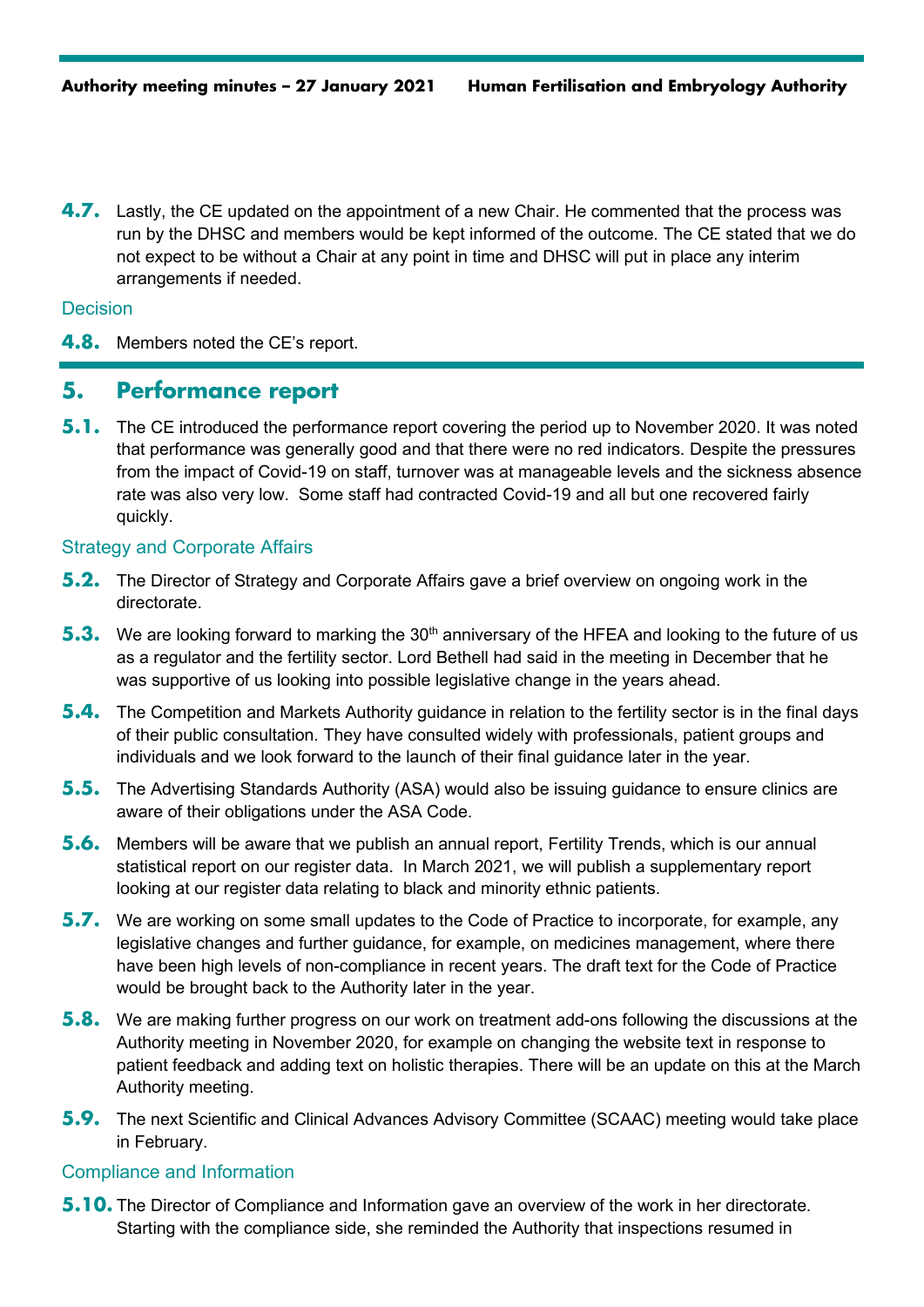November 2020 and that the methodology had been developed to minimise time on site. A riskbased desk-based assessment alongside virtual technology is now undertaken. This allows inspectors to have a virtual 'walk around', discuss issues with staff and minimise time on-site. If concerns remain after the assessment process, on-site visits are carried out. The feedback from inspectors and clinics was positive, although the document review process for inspectors is proving work intensive.

- **5.11.** Both interim inspections and renewals have been scheduled to take place in the next few months using the new approach. In a few instances, licences of clinics with no concerns have been extended from 4 to 5 years to enable the workload to be spread out. The Director of Compliance and Information commented that we will continue to learn from this process and it will inform how inspections can be conducted after the pandemic.
- **5.12.** Members were reminded that the Opening the Register (OTR) service reopened in October and there has been a substantial increase in requests received. Individuals who made a request have been emailed and advised of an increased waiting time due to the increase in requests. There is a recruitment in progress for a 12-month contract for an additional staff member to support the service. The demand will continue to be monitored.
- **5.13.** Members asked about the increased number of people coming forward for information and if this was the start of a trend ahead of people preparing for 2023, which is 18 years after donor anonymity was removed. The Director of Compliance and Information responded that there was no evidence that it was a trend. It was believed that it was the backlog from when the service was closed at the start of the pandemic which meant that people were unable to ask for the information they required.
- **5.14.** Members commented that the website cited an 8 to 10 month delay in processing applications for OTR and requested that this be looked at, including the possibility of re-deploying internal resources to reduce the waiting time. The Director replied that the waiting time will be reviewed once the new member of staff is in post and working through requests. It is anticipated that this will significantly reduce waiting times.
- **5.15.** The Register team have completed the data verification process ahead of Choose a Fertility Clinic data (CaFC) being published in February. The data is now frozen and the team have resolved a significant number of data quality issues. There remain six clinics that are yet to sign off their data and we will continue to work with them.

#### Finance and Resources

- **5.16.** The Director of Finance and Resources presented to the Authority. It was noted that in line with the performance data in the report, the HFEA was expecting a small shortfall against budget, but it now appeared to be smaller than anticipated.
- **5.17.** The ongoing PRISM work had increased our expenditure, but savings had been realised from fewer activities including travelling to on-site inspections and face to face meeting costs.
- **5.18.** For the office move, this is now complete and we are formally operating from the new office. However, staff are not yet able to attend the office due to the present lockdown.
- **5.19.** The Chair thanked all staff for the hard work during this difficult period and asked, on the income side, how many treatments were anticipated in clinics.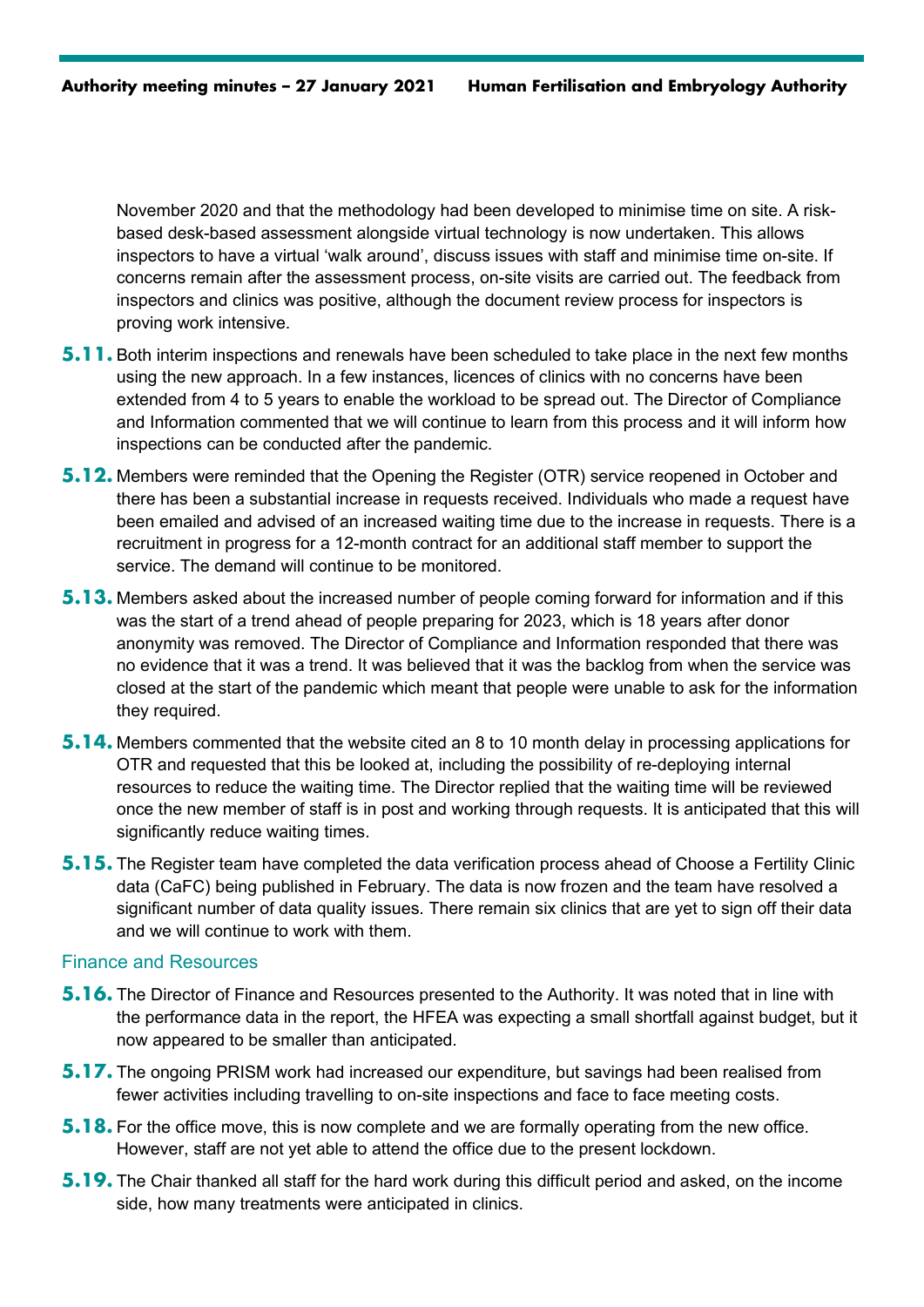**5.20.** The Director of Finance and Resources responded that it was too early to put a figure on this but that we monitored the situation carefully and the Director of Compliance and Information discussed treatment numbers regularly with the DHSC and NHS England including any concerns we have about referrals into the IVF pathway from primary and secondary care.

#### Other issues

- **5.21.** The Chair invited professional members to reflect on the situation in relation to the pandemic.
- **5.22.** Some members working in the sector commented that the present situation was not as bad as in March 2020 when the pandemic started but redeployment of targeted medical staff was still expected and happening already in some cases. Lessons learnt from 2020 were being implemented and patients were now more familiar with what to expect.
- **5.23.** It was discussed that whilst the number of patients being treated has been near normal levels in many licenced centres, we are seeing an issue with a drop in referrals into the start of the IVF pathway due to delays in referrals from primary care, whether from GPs to specialist fertility clinics or from GPs to hospital trusts for general gynaelogical tests and procedures.
- **5.24.** The availability of the vaccine for patient facing staff in private centres had been raised and we had worked to ensure they were included in the correct group of priority staff for vaccinations. Concerns had been raised from patients about the effect of the vaccine on fertility or in pregnancy. We had updated our FAQ on this following a change in advice from the JCVI and further statements from professional bodies.
- **5.25.** It was also raised that the two-year extension to storage limits that had been introduced last year by the DHSC, was still causing concern for clinics and patients, who wanted the storage period to be longer.
- **5.26.** Communication from clinics to patients had much improved during the pandemic, although there was still some variability. It was noted that NHS funding for those who had gone over the age limit due to Covid-19 was a concern for patients in light of the extended waiting times.
- **5.27.** A member raised whether partners were being allowed to attend appointments at clinics with patients. This varies by clinic, depending on their wider policies about attendance for in clinic appointments. Clinics should be encouraged to offer support and counselling to patients at this difficult time.
- **5.28.** The Director of Compliance and Information commented that part of the inspection process was to ask about the counselling that was made available to patients.
- **5.29.** The CE stated that the importance of good communication with patients would continue to be highlighted to clinics.

#### In conclusion

- **5.30.** The CE commented that most of these subjects were covered in the Covid-19 FAQs for patients and professionals that were on the HFEA website and updated frequently.
- **5.31.** Members asked if there were any developments with the Government consultation on storage limits for Gametes and Embryos. The Director of Strategy and Corporate Affairs commented that the DHSC had consulted on this issue and were working through the responses. This was confirmed by the DHSC representative attending the meeting.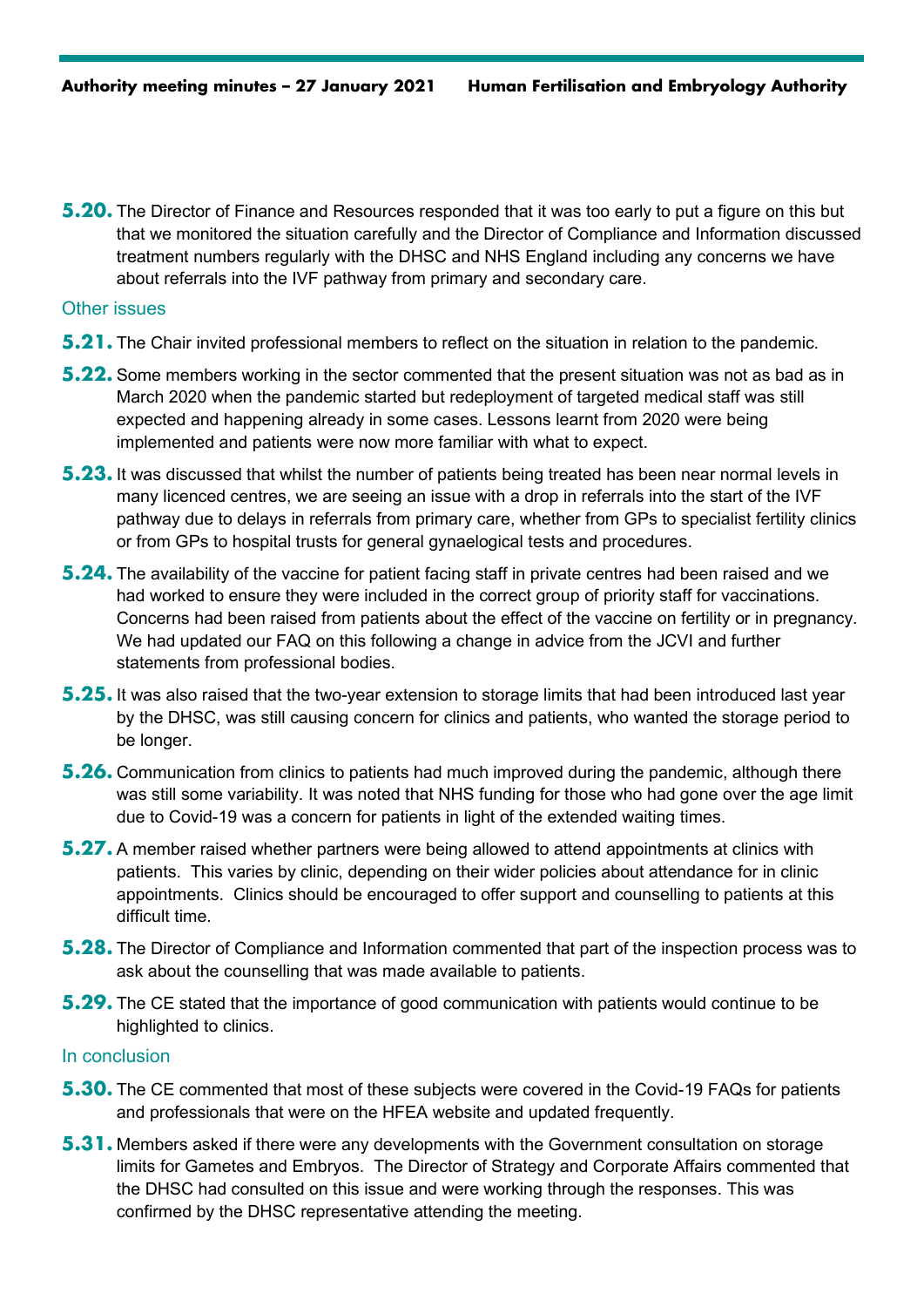### **Decision**

**5.32.** Members noted the performance report.

# **6. Covid-19 update**

- **6.1.** The Director of Compliance and Information presented to the Authority. Members were advised that following the start of the January lockdown, the CE issued a letter informing all centres through their persons responsible (PR) that treatments could continue in a safe manner for both patients and staff in accordance with our general direction 0014 (GD0014 v.2). The importance of minimising referrals into NHS emergency care was stressed in the statement.
- **6.2.** It was noted that inspections would continue with a different methodology utilising a risk-based approach. As noted earlier, a thorough desk-based assessment of requested centre information is undertaken and virtual technology is used to explore concerns and discuss issues with staff members. Visits will be arranged on a risk-based approach if concerns remain. The rationale of not having onsite visits is being documented for all clinics.
- **6.3.** The data to December 2020 on all cycles taking place in NHS and private centres in England was shared with the Authority. It was noted that cycle numbers were now similar to those seen in 2019.
- **6.4.** Members were advised that nine centres had either suspended or reduced treatment services and this will continue to be monitored. It was acknowledged that we were aware of delays in referral pathways and have brought it to the attention of NHS England and the DHSC.
- **6.5.** The Director of Strategy and Corporate Affairs informed the Authority that there were high levels of patient anxiety but patient feedback had indicated that they were appreciative of HFEA updates during this Covid-19 period, especially the recent announcement that a national closure of clinics was not expected.
- **6.6.** The frequently asked questions (FAQs) section on the website will continue to be updated as soon as any professional or government guidance changes are issued.
- **6.7.** Some patients who were also healthcare staff and in an early priority group to receive the vaccine had been in touch with concerns. It was noted that the UK advice is that those who are trying to become pregnant do not need to avoid pregnancy after vaccination.
- **6.8.** It was noted that the British Fertility Society (BFS) and Association of Reproductive Scientists (ARCS) had updated their guidance on this.
- **6.9.** In response to a question, the Director of Finance and Resources commented that it was too early to be certain about the implications for income.

## **Decision**

**6.10.** Members noted the Covid-19 update.

# **7. PRISM update**

**7.1.** The Chief Information Officer (CIO) presented the PRISM update to the Authority.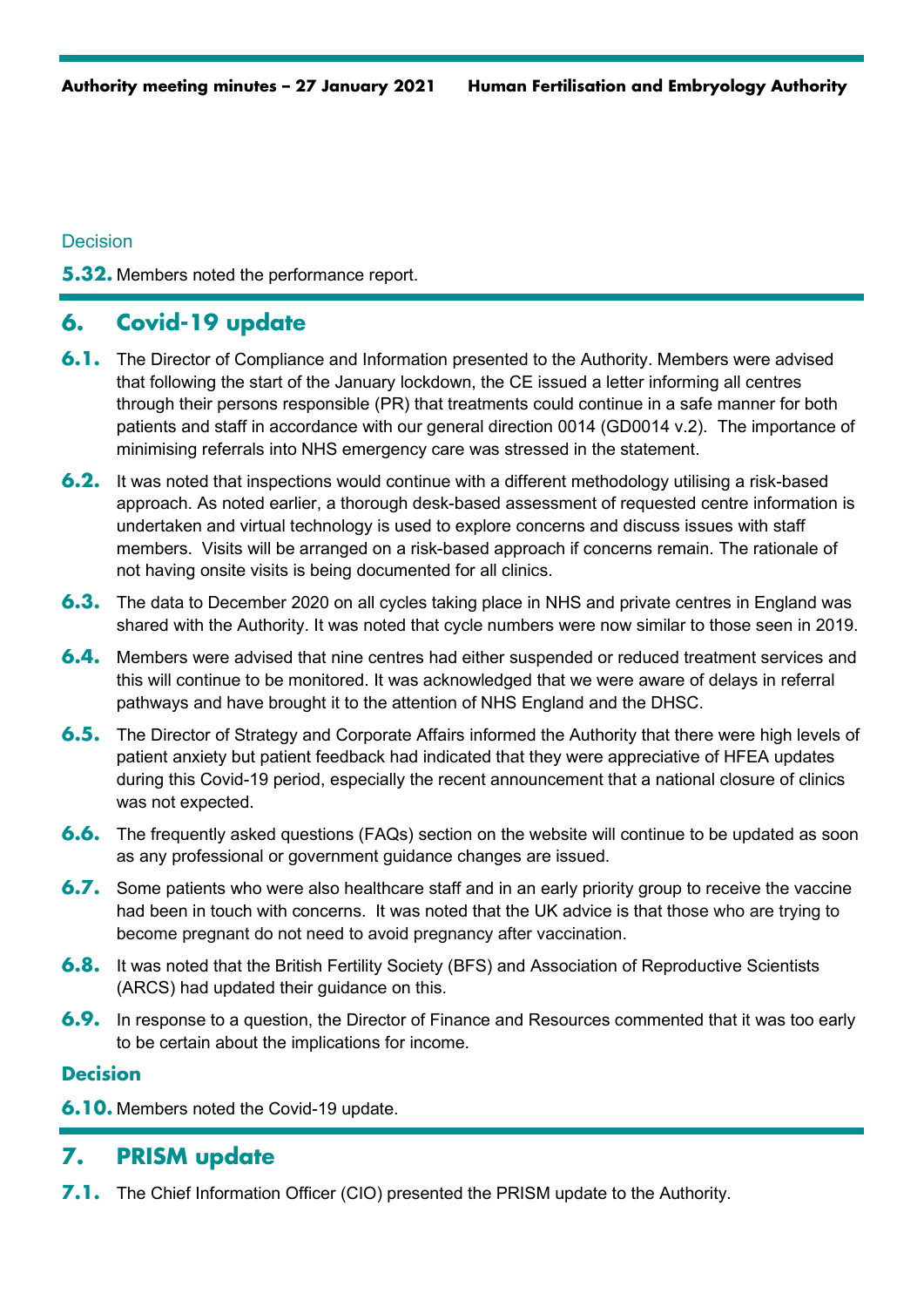- **7.2.** As the CE noted earlier, clinics had advised that they were likely to encounter challenges in being able to go live with PRISM during the lockdown. As staff are currently working from home this is causing difficulties and delays as the live data can only be tested within a licenced centre.
- **7.3.** The audit and governance committee (AGC) met on 11 January and supported the position that we should not launch in January given the pressure in the sector. It was concluded that we should commence go live at the earliest by 31 March but ideally not beyond end of May 2021. However, the situation within clinics should be monitored so launch could proceed if the situation with regard to the pandemic improves and pressures decrease.
- **7.4.** Members were informed of the programme elements that were being brought forward including the clinic engagements, bulk API testing, PRISM familiarisation, training for the Register and OTR teams. It was noted that they had originally been scheduled for after PRISM go live.
- **7.5.** Handover had commenced to ensure that staff are able to provide a good level of support for PRISM as this is a key priority.
- **7.6.** The AGC Chair commented that the programme was on track and that the team remained flexible about go live.
- **7.7.** In response to a question, members were advised that all IT systems were now on cloud-based servers. Members asked about the affordability of the extra work that PRISM was incurring. Staff responded that we planned to meet additional programme costs through underspends in other areas.
- **7.8.** Staff commented that the Covid-19 situation will continue to be monitored and launch options will remain flexible.

#### **Decision**

**7.9.** Members noted the PRISM progress to date.

# **8. The register research panel (RRP) annual report**

- **8.1.** The Head of Research and Intelligence addressed the Authority. Members were advised that we hold the largest Register of data on assisted reproduction treatments in the world.
- **8.2.** We are also governed by legislation that enables us to provide information requested for research purposes. In 2020, two projects were approved and the team were in contact with 11 new researchers. A researcher engagement day was planned to take place in May 2020, but it had to be cancelled due to the Covid-19 pandemic and we will review how to carry out that engagement in alternative ways in 2021.
- **8.3.** Members asked for clarification on the criteria on grounds for refusal of research projects. The Head of Research and Intelligence responded that this was clearly set out in the Regulations and it could be that the research question needed more work done and cited instances where the researchers had asked for data, but the panel felt that the data requested would not be adequate to answer the research question so the request had been turned down. In cases like that staff would work with the researchers to improve their proposal.
- **8.4.** Members also asked if applications were encouraged from around the world. Staff responded that the Regulations were prescriptive on this issue but that anonymised data could be requested from anywhere in the world. However, identifiable data could only be requested by a UK based